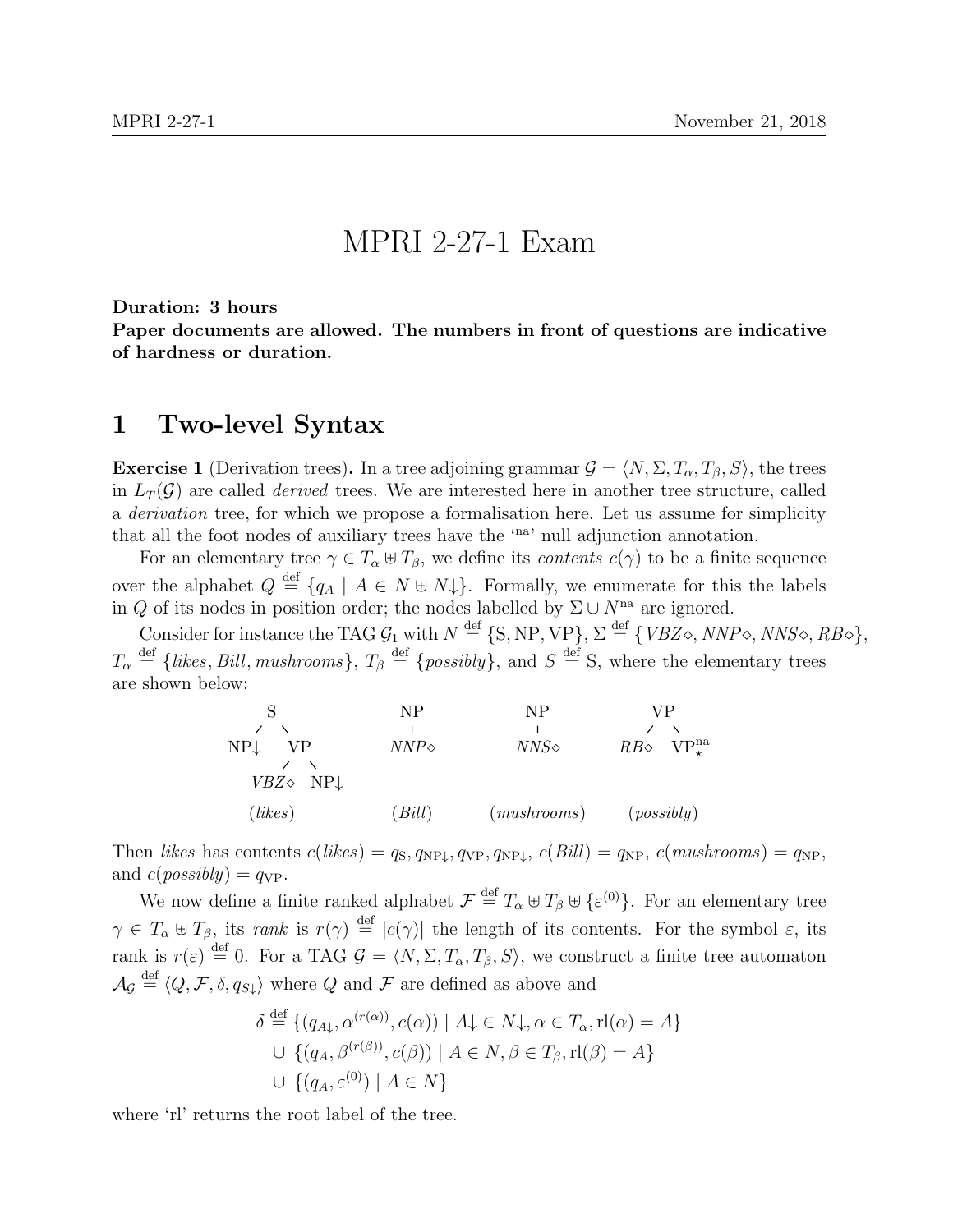- [1] 1. Give the finite automaton  $\mathcal{A}_{\mathcal{G}_1}$  associated with the example TAG  $\mathcal{G}_1$ .
- [1] 2. Modify your automaton in order to also handle the trees *someone*  $\in T_{\alpha}$  and real, fake, thinks  $\in$  $T_\beta$  shown below, where  $PN \diamond$ ,  $JJ \diamond$ ,  $VB \diamond \in \Sigma$ :



- [1] 3. The intention that our finite automaton generates the *derivation* language  $L_D(\mathcal{G}) \stackrel{\text{def}}{=}$  $L(\mathcal{A}_{G})$  of G. Can you figure out what should be the derivation tree of 'Someone possibly thinks Bill likes mushrooms'?
- [2] 4. Give a PDL node formula  $\varphi_1$  such that  $L(\mathcal{A}_{\mathcal{G}_1}) = \{t \in T(\mathcal{F}) \mid t, \text{root} \models \varphi_1\}.$

## 1.1 Macro Tree Transducers

Let X be a countable set of variables and  $\mathcal Y$  a countable set of parameters; we assume X and  $\mathcal Y$  to be disjoint. For  $Q$  a ranked alphabet with arities greater than zero, we abuse notations and write  $Q(\mathcal{X})$  for the alphabet of pairs  $(q, x) \in Q \times \mathcal{X}$  with  $arity(q, x) \stackrel{\text{def}}{=} arity(q) - 1$ . This is just for convenience, and  $(q, x)(t_1, \ldots, t_n)$  is really the term  $q(x, t_1, \ldots, t_n)$ .

**Syntax.** A macro tree transducer (NMTT) is a tuple  $\mathcal{M} = (Q, \mathcal{F}, \mathcal{F}', \Delta, I)$  where Q is a finite set of states, all of arity  $\geq 1$ ,  $\mathcal F$  and  $\mathcal F'$  are finite ranked alphabets,  $I \subseteq Q_1$  is a set of root states of arity one, and  $\Delta$  is a finite set of term rewriting rules of the form  $q(f(x_1, \ldots, x_n), y_1, \ldots, y_p) \to e$  where  $q \in Q_{1+p}$  for some  $p \geq 0, f \in \mathcal{F}_n$  for some  $n \in \mathbb{N}$ , and  $e \in T(\mathcal{F} \cup Q(\mathcal{X}_n), \mathcal{Y}_p)$ . Note that this imposes that any occurrence in e of a variable  $x \in \mathcal{X}$  must be as the first argument of a state  $q \in Q$ .

Inside-Out Semantics. Given a NMTT, the *inside-out* rewriting relation over trees in  $T(\mathcal{F}\cup \mathcal{F}'\cup Q)$  is defined by:  $t \stackrel{\text{IO}}{\longrightarrow} t'$  if there exist a rule  $q(f(x_1,\ldots,x_n), y_1,\ldots,y_p) \to e$  in  $\Delta$ , a context  $C \in C(\mathcal{F} \cup \mathcal{F}' \cup Q)$ , and two substitutions  $\sigma: \mathcal{X} \to T(\mathcal{F})$  and  $\rho: \mathcal{Y} \to T(\mathcal{F}')$  such that  $t = C[q(f(x_1,...,x_n), y_1,..., y_p)\sigma\rho]$  and  $t' = C[e\sigma\rho]$ . In other words, in inside-out rewriting, when applying a rewriting rule  $q(f(x_1, \ldots, x_n), y_1, \ldots, y_p) \rightarrow e$ , the parameters  $y_1, \ldots, y_p$  must be mapped to trees in  $T(\mathcal{F}')$ , with no remaining states from Q.

Similarily to context-free tree grammars, the *inside-out* transduction  $\lbrack \! \lbrack \mathcal{M} \rbrack \! \rbrack_{\text{IO}}$  realised by  $M$  is defined through inside-out rewriting semantics:

$$
[\![\mathcal{M}]\!]_{\text{IO}} \stackrel{\text{def}}{=} \{ (t, t') \in T(\mathcal{F}) \times T(\mathcal{F}') \mid \exists q \in I \, \ldots \, q(t) \stackrel{\text{IO}^*}{\to} t' \} \, .
$$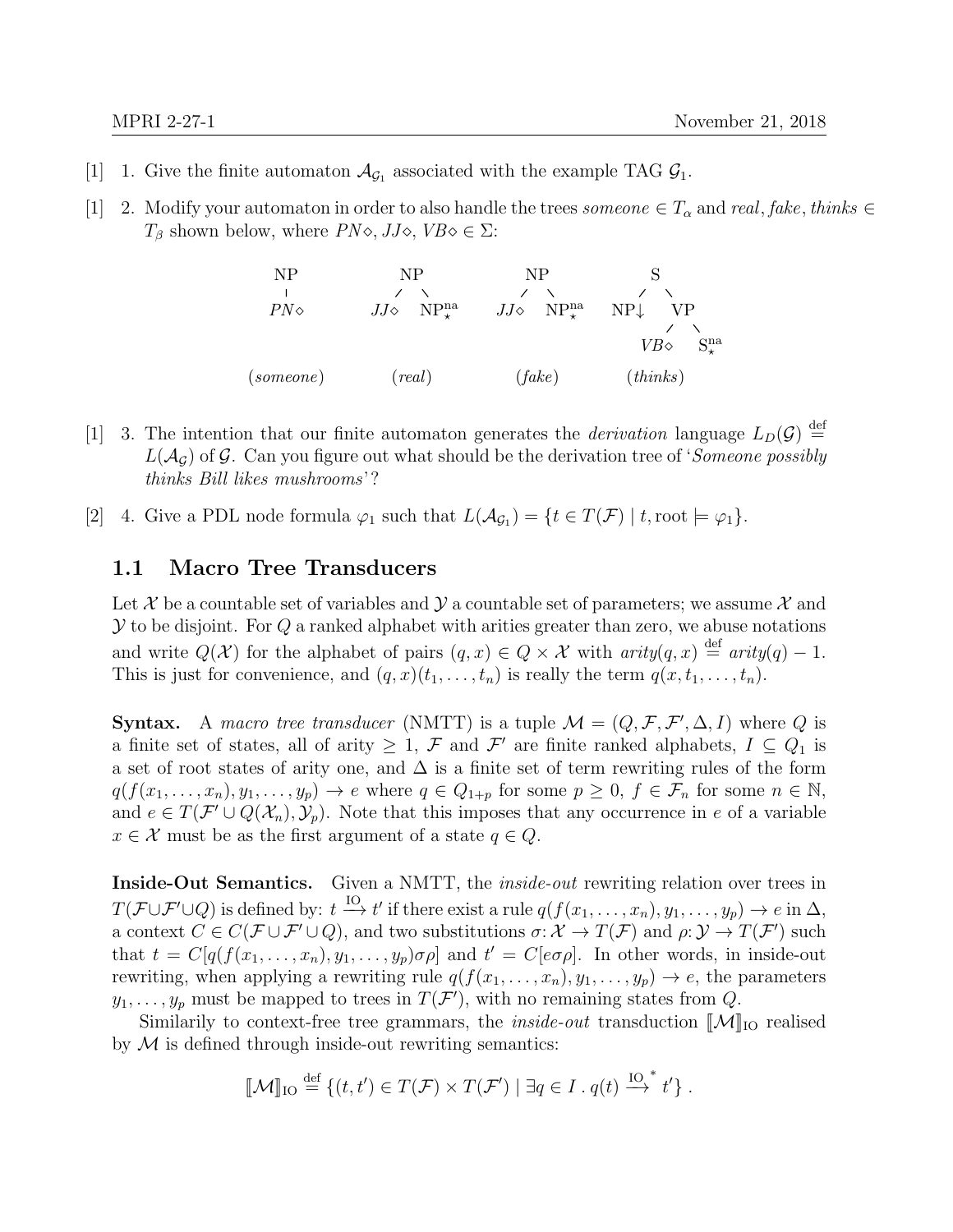**Example 1.** Let  $\mathcal{F} \stackrel{\text{def}}{=} \{a^{(1)}, \mathcal{S}^{(0)}\}$  and  $\mathcal{F}' \stackrel{\text{def}}{=} \{f^{(3)}, a^{(1)}, b^{(1)}, \mathcal{S}^{(0)}\}$ . Consider the NMTT  $\mathcal{M} = (\{q^{(1)}, q'^{(3)}\}, \mathcal{F}, \mathcal{F}', \Delta, \{q\})$  with  $\Delta$  the set of rules

| $q(a(x_1)) \to q'(x_1, \, \$\, , \, \$)$                   | $q'(\$, y_1, y_2) \rightarrow f(y_1, y_1, y_2)$            |
|------------------------------------------------------------|------------------------------------------------------------|
| $q'(a(x_1), y_1, y_2) \rightarrow q'(x_1, a(y_1), a(y_2))$ | $q'(a(x_1), y_1, y_2) \rightarrow q'(x_1, a(y_1), b(y_2))$ |
| $q'(a(x_1), y_1, y_2) \rightarrow q'(x_1, b(y_1), a(y_2))$ | $q'(a(x_1), y_1, y_2) \rightarrow q'(x_1, b(y_1), b(y_2))$ |

Then we have for instance the following derivation:

$$
q(a(a(a(\mathbb{S})))) \xrightarrow{IO} q'(a(a(\mathbb{S})), \mathbb{S}, \mathbb{S})
$$
  
\n
$$
\xrightarrow{IO} q'(a(\mathbb{S}), b(\mathbb{S}), b(\mathbb{S}))
$$
  
\n
$$
\xrightarrow{IO} q'(\mathbb{S}, a(b(\mathbb{S})), b(b(\mathbb{S})))
$$
  
\n
$$
\xrightarrow{IO} f(a(b(\mathbb{S})), a(b(\mathbb{S})), b(b(\mathbb{S})))
$$

showing that  $(a(a(a(3))), f(a(b(3)), a(b(3)), b(b(3))) \in [\mathcal{M}].$ 

**Exercise 2** (Monadic trees). An NMTT  $M$  is called *linear* and *non-deleting* if, in every rule  $q(f(x_1, \ldots, x_n), y_1, \ldots, y_p) \to e$  in  $\Delta$ , the term e is linear in  $\{x_1, \ldots, x_n\}$  and  $\{y_1, \ldots, y_p\}$ , i.e. each variable and each parameter occurs exactly once in the term e.

Let  $\mathcal{F}' \stackrel{\text{def}}{=} \{a^{(1)}, b^{(1)}, \mathcal{F}^{(0)}\}$ . Observe that trees in  $T(\mathcal{F}')$  are in bijection with contexts in  $C(\mathcal{F}')$  and words over  $\{a,b\}^*$ . For a context C from  $C(\mathcal{F}')$ , we write  $C^R$  for its mirror context, read from the leaf to the root. For instance, if  $C = a(b(a(a(\Box))))$ , then  $C^R =$  $a(a(b(a(\Box))))$ . Formally, let  $n \in \mathbb{N}$  be such that dom  $C = \{0^m \mid m \leq n\}$ ; then  $C(0^n) = \Box$ and  $C(0^m) \in \{a, b\}$  for  $m < n$ . Then  $C^R$  is defined by dom  $C^R \stackrel{\text{def}}{=} \text{dom } C$ ,  $C^R(0^n) \stackrel{\text{def}}{=} \square$ , and  $C^R(0^m) \stackrel{\text{def}}{=} C^R(0^{n-m})$  for all  $m < n$ .

[2] 1. Give a linear and non-deleting NMTT M from  $\mathcal{F}'$  to  $\mathcal{F}'$  such that  $[\![\mathcal{M}]\!]_{\text{IO}} = \{ (C[\$], C[C^R[\$]] ) \mid C \in C(\mathcal{F}')$ . In terms of words over  $[a, b]^*$  this transducer maps  $w$  to the polindrome.  $C \in C(\mathcal{F}')$ . In terms of words over  $\{a, b\}^*$ , this transducer maps w to the palindrome ww<sup>R</sup>. Is  $\mathcal{M}\vert_{\text{IO}}(T(\mathcal{F}))$  a recognisable tree language?

Exercise 3 (From derivation to derived trees). Consider again the tree adjoining grammar  $\mathcal{G}_1$  from [Exercise 1.](#page-0-0)

[3] 1. Give a linear non-deleting NMTT  $\mathcal{M}_1$  that maps the derivation trees of  $\mathcal{G}_1$  to its derived trees. Formally, we want dom( $\llbracket \mathcal{M}_1 \rrbracket_{\text{IO}} = L_D(\mathcal{G}_1)$  and  $\llbracket \mathcal{M}_1 \rrbracket_{\text{IO}}(T(\mathcal{F})) = L_T(\mathcal{G}_1)$ .

**Exercise 4** (Context-free tree grammar). Let  $\mathcal{M} = (Q, \mathcal{F}, \mathcal{F}', \Delta, I)$  be an NMTT and  $\mathcal{A} = (Q', \mathcal{F}, \delta, I')$  be an NFTA.

[5] 1. Show that  $L \stackrel{\text{def}}{=} [\![\mathcal{M}]\!]_{\text{IO}}(L(\mathcal{A})) = \{t' \in T(\mathcal{F}') \mid \exists t \in L(\mathcal{A}) \cdot (t, t') \in [\![\mathcal{M}]\!]_{\text{IO}}\}$  is an inside-<br>out context free tree language i.e. show how to construct a CFTC  $\mathcal{C} = (N, \mathcal{F}' \times \mathcal{D})$ out context-free tree language, i.e., show how to construct a CFTG  $\mathcal{G} = (N, \mathcal{F}', S, R)$ such that  $L_{\text{IO}}(\mathcal{G}) = L$ .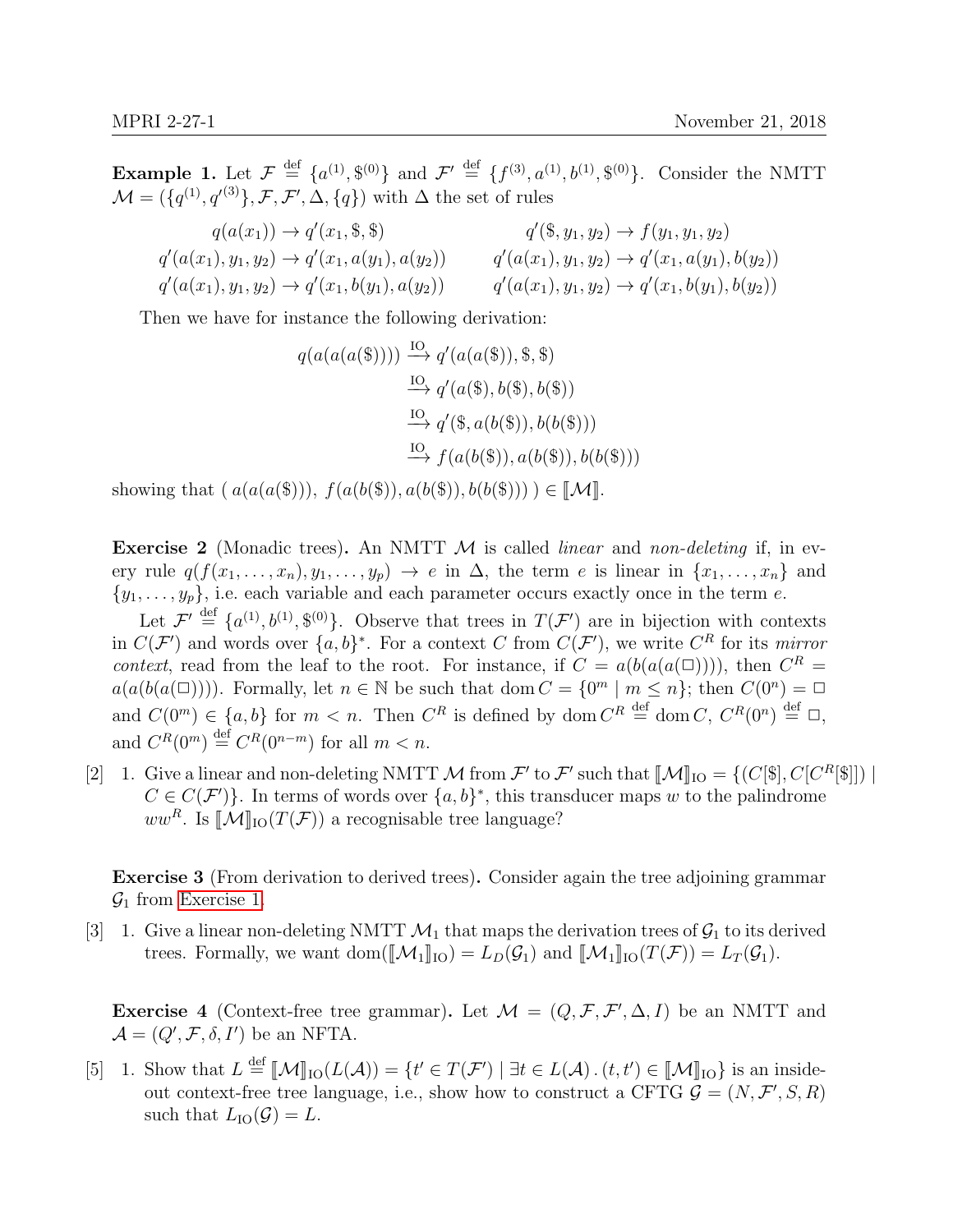## 2 Scope ambiguities and propositional attitudes

Exercise 5. One considers the two following signatures:

$$
\begin{array}{ll}\n(\Sigma_{\text{ABS}}) & \text{SUZY : NP} \\
 & \text{BILL : NP} \\
 & \text{A : } N \rightarrow (NP \rightarrow S) \rightarrow S \\
 & \text{A}_{\text{inf}} : N \rightarrow (NP \rightarrow S_{\text{inf}}) \rightarrow S_{\text{inf}} \\
 & \text{EAT : NP} \rightarrow NP \rightarrow S_{\text{inf}} \\
 & \text{TO : } (NP \rightarrow S_{\text{inf}}) \rightarrow VP \\
 & \text{WANT : VP} \rightarrow NP \rightarrow S \\
 & (\Sigma_{\text{S-FORM}}) & \text{Suzzy : string} \\
 & \text{Bill : string} \\
 & \text{in this } \text{matrix} \\
 & \text{a : string} \\
 & \text{a : string} \\
 & \text{to : string} \\
 & \text{wants : string}\n \end{array}
$$

where, as usual, *string* is defined to be  $o \rightarrow o$  for some atomic type o.

One then defines a morphism  $(\mathcal{L}_{\text{SYNT}} : \Sigma_{\text{ABS}} \to \Sigma_{\text{S-FORM}})$  as follows:

$$
\begin{array}{ll}\n(\mathcal{L}_{\text{SYNT}}) & NP := string \\
N := string \\
S := string \\
S_{\text{inf}} := string \\
VP := string \\
\text{SUZY} := \text{String} \\
\text{SUZY} := \text{String} \\
\text{SUZY} := \text{Suzy} \\
\text{BILL} := \text{Bill} \\
\text{MUSHROOM} := \text{mushroom} \\
A := \lambda xy. y \left( \mathbf{a} + x \right) \\
A_{\text{inf}} := \lambda xy. y \left( \mathbf{a} + x \right) \\
\text{EAT} := \lambda xy. y + \text{eat} + x \\
\text{TO} := \lambda x. \text{to} + (x \epsilon) \\
\text{WANT} := \lambda xy. y + \text{wants} + x\n\end{array}
$$

where, as usual, the concatenation operator  $(+)$  is defined as functional composition, and the empty word  $(\epsilon)$  as the identity function.

[1] 1. Give two different terms, say  $t_0$  and  $t_1$ , such that:

$$
\mathcal{L}_{\text{SYNT}}(t_0) = \mathcal{L}_{\text{SYNT}}(t_1) = \textit{Bill} + \textit{wants} + \textit{to} + \textit{eat} + \textit{a} + \textit{mushroom}
$$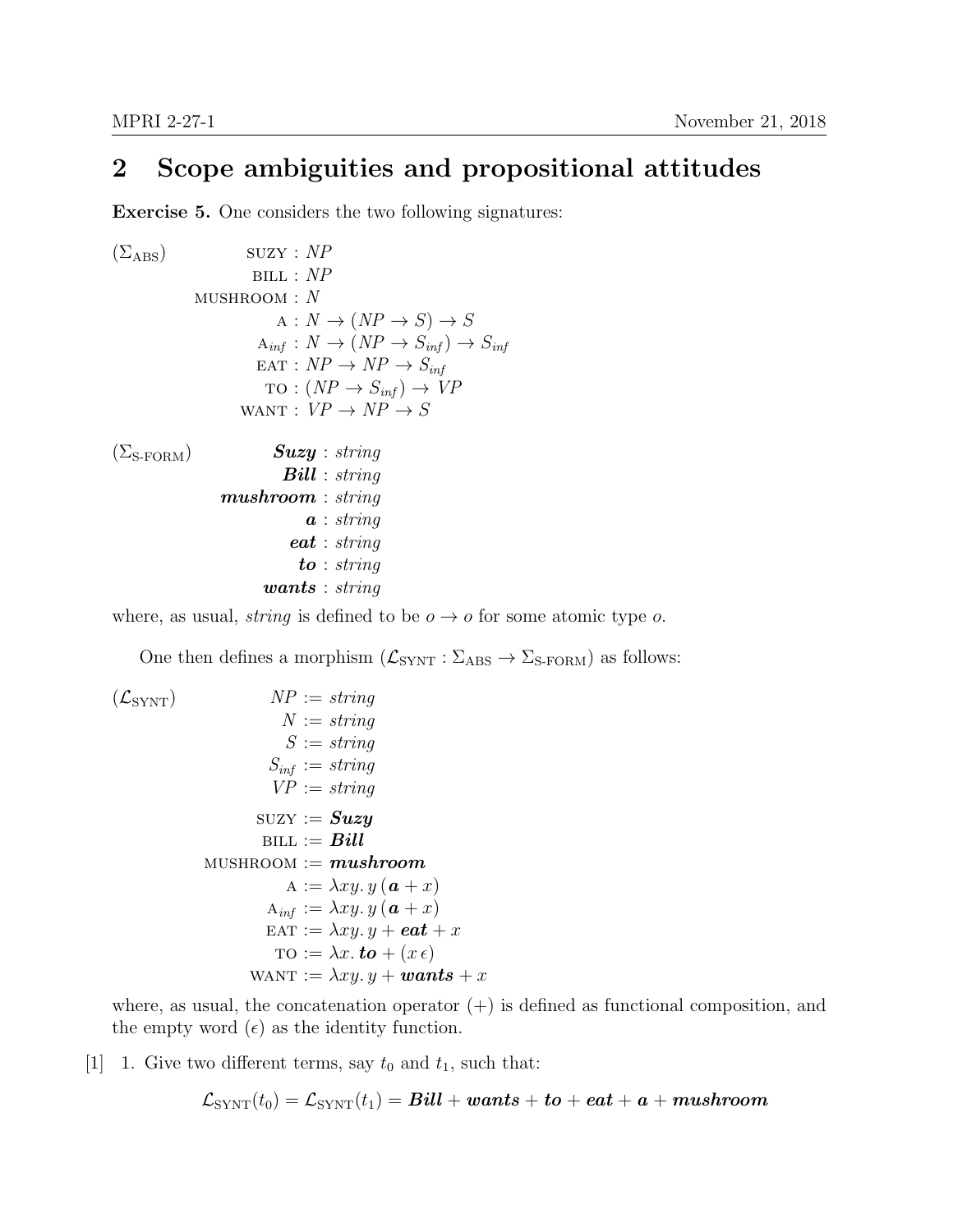Exercise 6. One considers a third signature :

 $(\Sigma_{\text{L-FORM}})$  suzy : ind bill : ind  $mushroom : ind \rightarrow prop$ eat : ind  $\rightarrow$  ind  $\rightarrow$  prop want : ind  $\rightarrow$  prop  $\rightarrow$  prop

One then defines a morphism  $(\mathcal{L}_{SEM} : \Sigma_{ABS} \to \Sigma_{L-FORM})$  as follows:

$$
NP := ind
$$
\n
$$
NP := ind \rightarrow prop
$$
\n
$$
S := prop
$$
\n
$$
S_{inf} := prop
$$
\n
$$
VP := ind \rightarrow prop
$$
\n
$$
VP := ind \rightarrow prop
$$
\n
$$
VP := ind \rightarrow prop
$$
\n
$$
SUZY := \textbf{suzzy}
$$
\n
$$
BILL := \textbf{bill}
$$
\n
$$
MUSHRoom := \textbf{mushroom}
$$
\n
$$
A := \lambda xy. \exists z. (xz) \land (yz)
$$
\n
$$
A_{inf} := \lambda xy. \exists z. (xz) \land (yz)
$$
\n
$$
EAT := \lambda xy. \textbf{eat} y x
$$
\n
$$
TO := \lambda x. x
$$
\n
$$
WANT := \lambda xy. \textbf{want} y (x y)
$$

 $[1]$  1. Compute the different semantic interpretations of the sentence *Bill wants to eat a mushroom*, i.e., compute  $\mathcal{L}_{SEM}(t_0)$  and  $\mathcal{L}_{SEM}(t_1)$ .

**Exercise 7.** One extends  $\Sigma_{\text{ABS}}$  and  $\mathcal{L}_{\text{SYNT}}$ , respectively, as follows:

$$
\begin{aligned}\n(\Sigma_{\text{ABS}}) \quad \text{WANT2}: \quad VP \to NP \to S \\
(\mathcal{L}_{\text{SYNT}}) \quad \text{WANT2}: &= \lambda xyz. \ z + \text{wants} + x + y\n\end{aligned}
$$

[1] 1. Extend  $\mathcal{L}_{SEM}$  accordingly in order to allow for the analysis of a sentence such as *Bill* wants Suzy to eat a mushroom.

**Exercise 8.** One extends  $\Sigma_{\text{ABS}}$  as follows:

$$
\begin{array}{ll} \text{(}\Sigma_{\rm ABS)} & \text{EVERYONE}: (NP \rightarrow S) \rightarrow S \\ \text{THINK}: S \rightarrow NP \rightarrow S \end{array}
$$

in order to allow for the analysis of the following sentence:

(1) everyone thinks Bill wants to eat a mushroom.